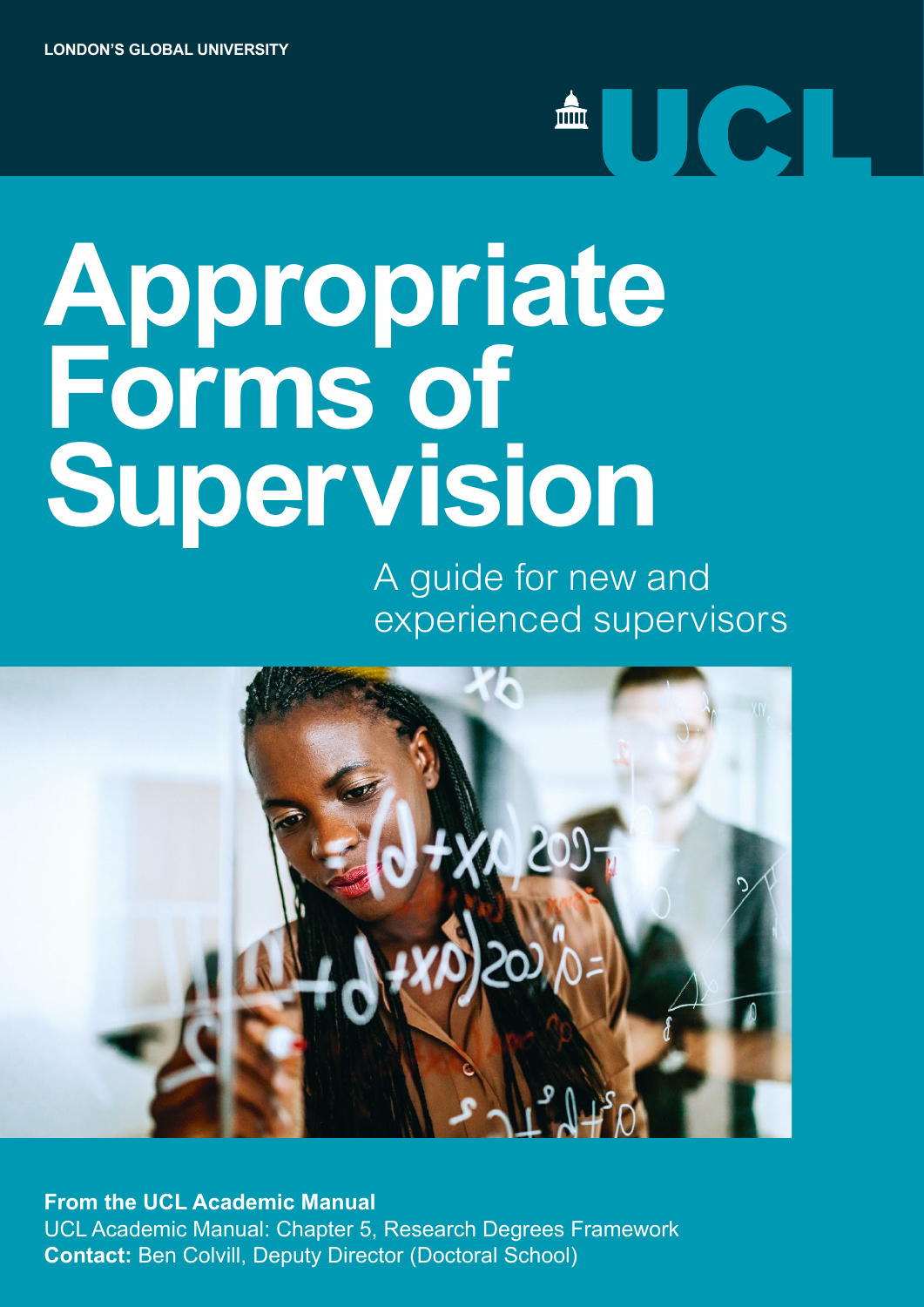# 1. Introduction

Research degree supervision is about enabling the student to conceive, design, produce and disseminate their own research.

A research degree programme should aim to produce both a successful thesis in a timely way and a competent researcher trained at the highest level in research and transferable skills. Navigating the programme successfully includes for the research student:

- Identifying the research question and designing theoretical and methodological research models
- Conducting and managing the research
- Communicating the results of the research in a satisfactory thesis that meets accepted academic standards in the discipline, and
- Achieving confidence as a researcher with the ability to engage with experts in their field of study.

At each of these stages of the research process a number of concerns about the nature and extent of appropriate supervision might arise. The supervisor and student must also be aware of the appropriate role others may play throughout the research process; and the role, for example, of peers, post-doctoral colleagues, technicians, friends and family, individuals employed to help with specific areas of the research (i.e. research assistants, translators, professional proofreaders, etc.), research collaborators/co-authors, research funders/sponsors should be clarified early and monitored throughout.

This guidance aims to clarify the limits of supervisory and external input at key stages of the research process. It applies to subsidiary and tertiary supervisors (with modifications as appropriate) as well as to principal supervisors. It is intended to complement and be read alongside the [UCL Code of Practice for Graduate](http://www.grad.ucl.ac.uk/codes/)  [Research Degrees](http://www.grad.ucl.ac.uk/codes/).

### 2. Identifying the research question and designing the research project

This must be a joint effort and a process of negotiation between the supervisor and the student. The student can expect from their supervisor:

- • Advice on the focus of and on refining the research question(s)
- Advice on appropriate research methods available and (where applicable) laboratory techniques
- Advice on appropriate theoretical models
- Advice on planning the research project, e.g. its structure, aims, methods and methodology
- Advice regarding referrals for further training, e.g. UCL Doctoral Skills Development Programme, Arena Centre, UCL Careers
- Advice regarding research integrity and ethical research.

The student should have significant input into this process, and neither a situation in which no advice or guidance is given by the supervisor or no input is made from the student is appropriate or acceptable. It is up to students and supervisors to agree how they wish to conduct this process.

Students and supervisors may wish, for example, to meet to discuss the project plan, or the supervisor might wish to ask the student to submit a piece of work demonstrating that they have considered all of the necessary elements, e.g. structure, aims, methodology, abstract, which could also serve as a developmental exercise to assess whether any further training in terms of writing skills is required. The student should undertake a systematic review of the literature, to ensure that they have an appropriate grounding in the field.

At this early stage an initial needs assessment for required training (e.g., language support, research techniques, research analysis) should be undertaken. The Research Student Log provides a tool for this, and the Doctoral Skills Development Programme, along with specialist training available within the department and within the supervisory team, should provide the required skills (augmented as necessary by use of external resources).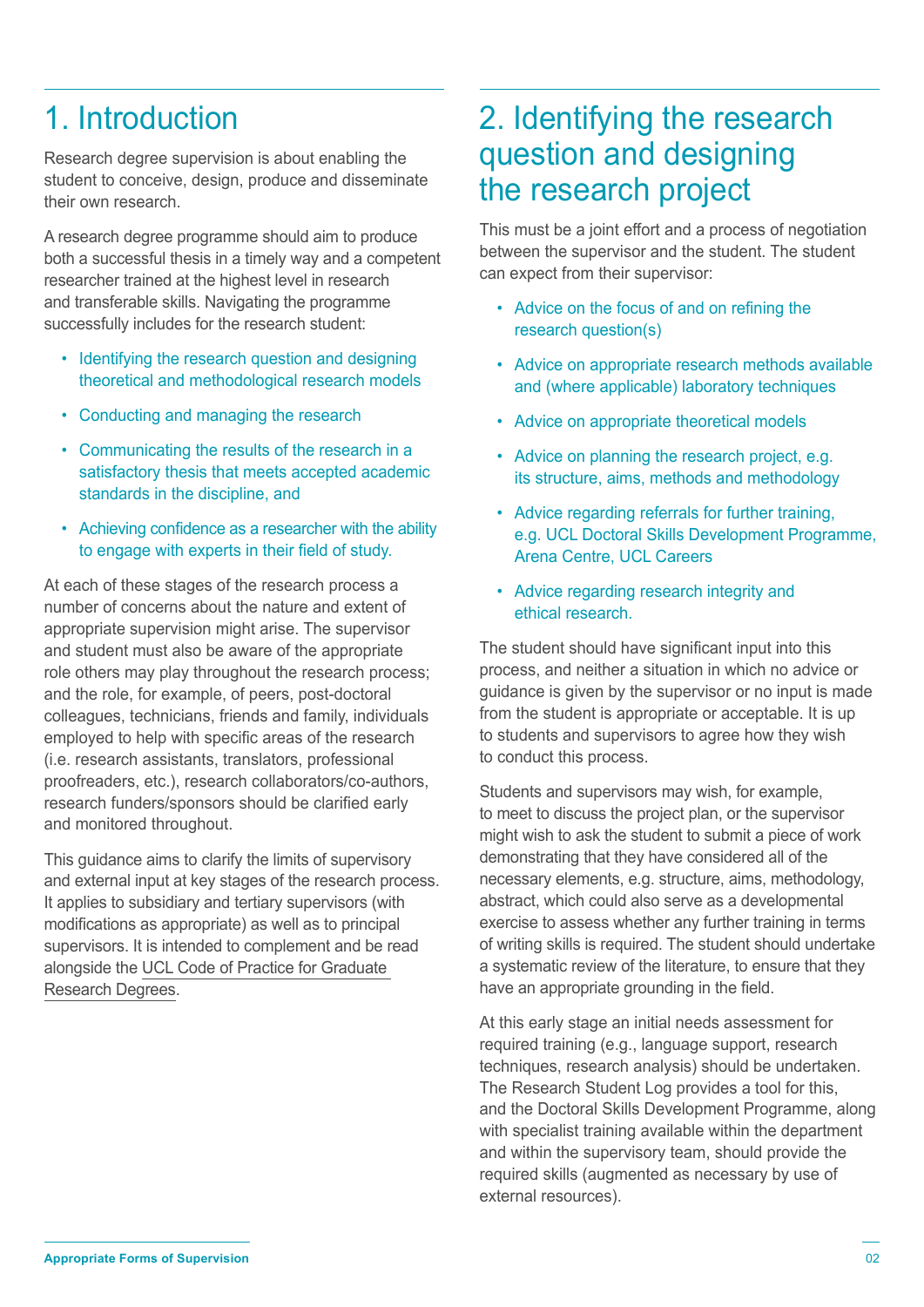Assessment of research and transferable skills should be ongoing as the research progresses and the student's needs and aspirations develop. Again, the Research Log offers a helpful tool for these assessments. Supervisors should support students in acquiring the skills, attributes and behaviours they need to perform successfully during their research programme and also for their careers as future research leaders.

Advice on research integrity and ethical research should be ongoing. Both the supervisor and student should ensure throughout the development of the research the ethics and integrity of their research practices regardless of whether or not ethics approval needs to be sought for the project. This should also encompass advice and guidance on academic integrity, e.g. referencing citations and plagiarism.

### 3. Conducting and managing the research project

This stage will involve:

- Advice from the supervisory team on planning the project, conducting the research, timeframe, etc.
- Decisions regarding the nature and degree of monitoring and oversight that is required of the student's progress.

Giving students sources/references is part of the supervisor's role in providing guidance and assistance. However, students should be expected to gather their own information/data and to acknowledge information/data that someone else has produced. Any core data analysis should be done by the student, except where specialist/ technical advice is required – in which case the supervisor should be expected to give appropriate guidance.

The supervisor should exercise their judgement in terms of how much third party research assistance is appropriate. In instances where the student is not directly involved in undertaking the research activities themselves (such as in particular kinds of lab work or the gathering of other empirical data), it is important that they fully understand why the particular methods are being employed and, conversely, why other methods have been rejected. Such questions are likely to arise at the oral exam, and such an understanding is key to the student's training as a researcher.

#### 4. Communicating the results of the research, including in the thesis, the oral examination and conference presentations

Supervision here will encompass:

- Advice and feedback regarding academic English appropriate to the discipline
- Advice and feedback regarding written work
- Advice and feedback regarding presentation of research, e.g. How to prepare for oral examination, when to submit, selecting examiners, how to prepare for conference presentations.

Large-scale re-writing of parts of a student's thesis should not be considered acceptable, but the supervisor should be free to make suggestions and comments for improvement. Serious issues with a student's written English should have been identified and dealt with at an early stage, but it should be considered permissible for supervisors or third parties to assist with editorial matters such as correcting idiom, vocabulary, syntax, etc. – i.e. issues of presentation rather than substance. Ultimately, a student's submission should be their own work and assistance provided by either supervisors or third parties should be limited to editorial and presentational advice.

It should be the responsibility of supervisors to agree with the student how the student wants to receive feedback on written work and within what timeframe, bearing in mind that satisfactory progress is required to be maintained.

Both the Code of Practice for Graduate Research Degrees and academic regulations and guidelines for research degree students in the Academic Manual contain comprehensive advice for supervisors and students around PhD thesis submission. While considerations around submission are matters for the student and supervisor to negotiate, the final decision on whether or not to submit should rest with the student.